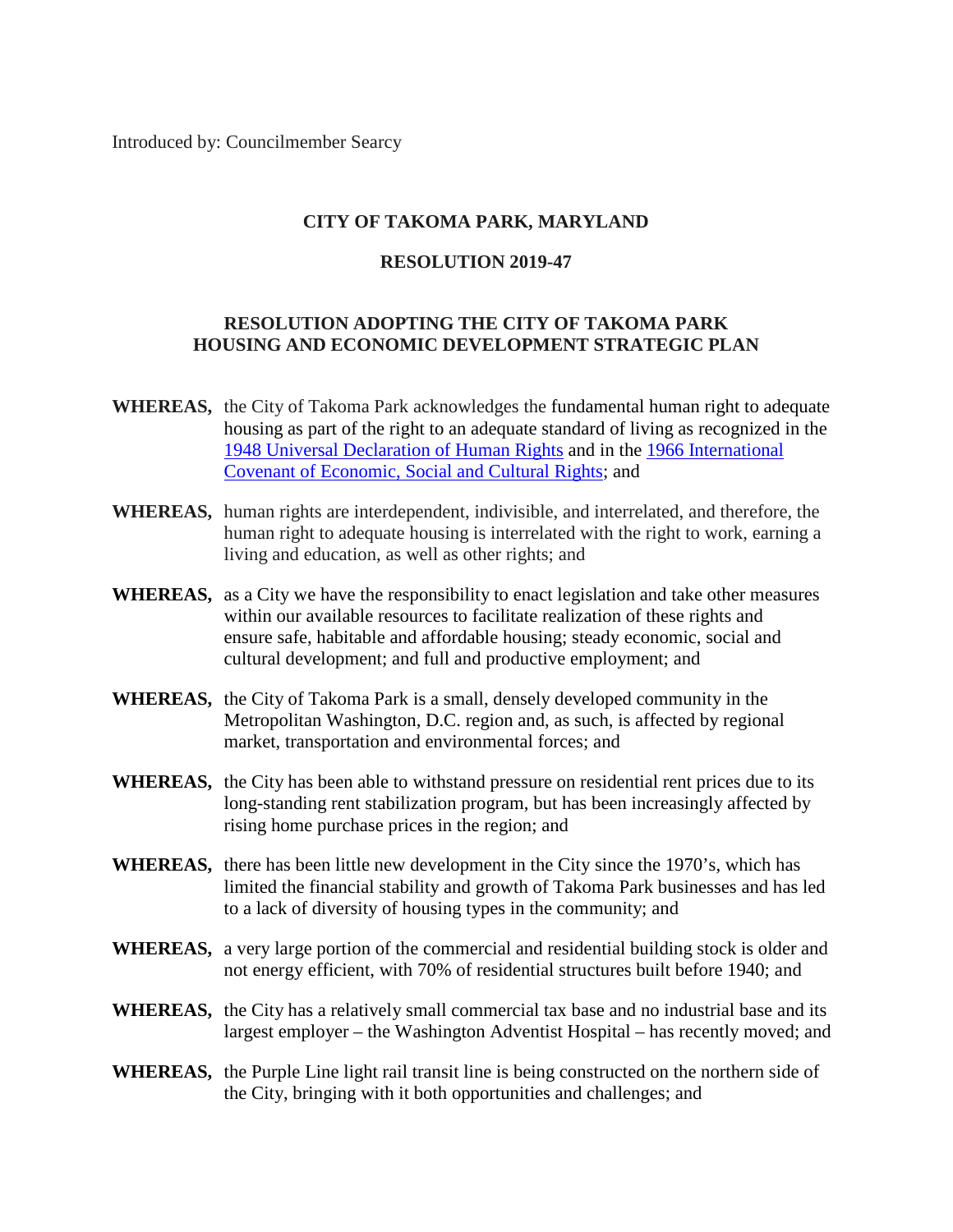- **WHEREAS,** many Takoma Park residents have financial pressures due to inadequate income and high expenses, particularly high housing costs; approximately 27% of homeowners and 43% of renters have housing expenses that represent 30% or more of their monthly income, thereby meeting the Federal definition of housing burdened; and
- **WHEREAS,** the aforementioned issues, along with the impacts of climate change and the City's commitment to actively use race equity as a guiding principle in decisionmaking, caused the City Council and City Staff to identify a need for and develop a Housing and Economic Development Strategic Plan for the period 2019 through 2030; and
- **WHEREAS,** the themes of the Strategic Plan fall into these categories:
	- Preserve existing businesses and affordable housing in Takoma Park, including in revitalizing areas
	- Produce more housing and opportunities for businesses to start and grow across the income spectrum and in neighborhoods across the City to meet the diverse housing and economic needs
	- Protect renters, homeowners, and local businesses from discrimination and displacement; and protect our environment from destruction; and
- **WHEREAS,** the Plan calls for increased efforts to support the existing residential and business communities while also increasing the number and types of housing units and improving economic self-sufficiency of residents and business owners throughout the City; and
- **WHEREAS,** the Council acknowledges its responsibility to assist the larger region on meeting affordable housing goals and greenhouse gas reduction targets; and
- **WHEREAS,** to implement this Strategic Plan, Council will need to take action on some of the strategies, including:
	- Adoption of housing targets, consistent with the regional targets adopted by the Metropolitan Washington Council of Governments and those to be considered by Montgomery County
	- Criteria for use of the City's Housing Reserve and other City funding sources
	- Enhancements to the effectiveness of the Rent Stabilization program, including consideration of modification of the capital improvement process for ease of use
	- Criteria for the granting of Payments in Lieu of Taxes (PILOTs)
	- New or modified real property tax credits
	- Adoption of criteria for assessing a higher vacant building property tax
	- Recommended changes to the County's zoning and allowable use provisions; and